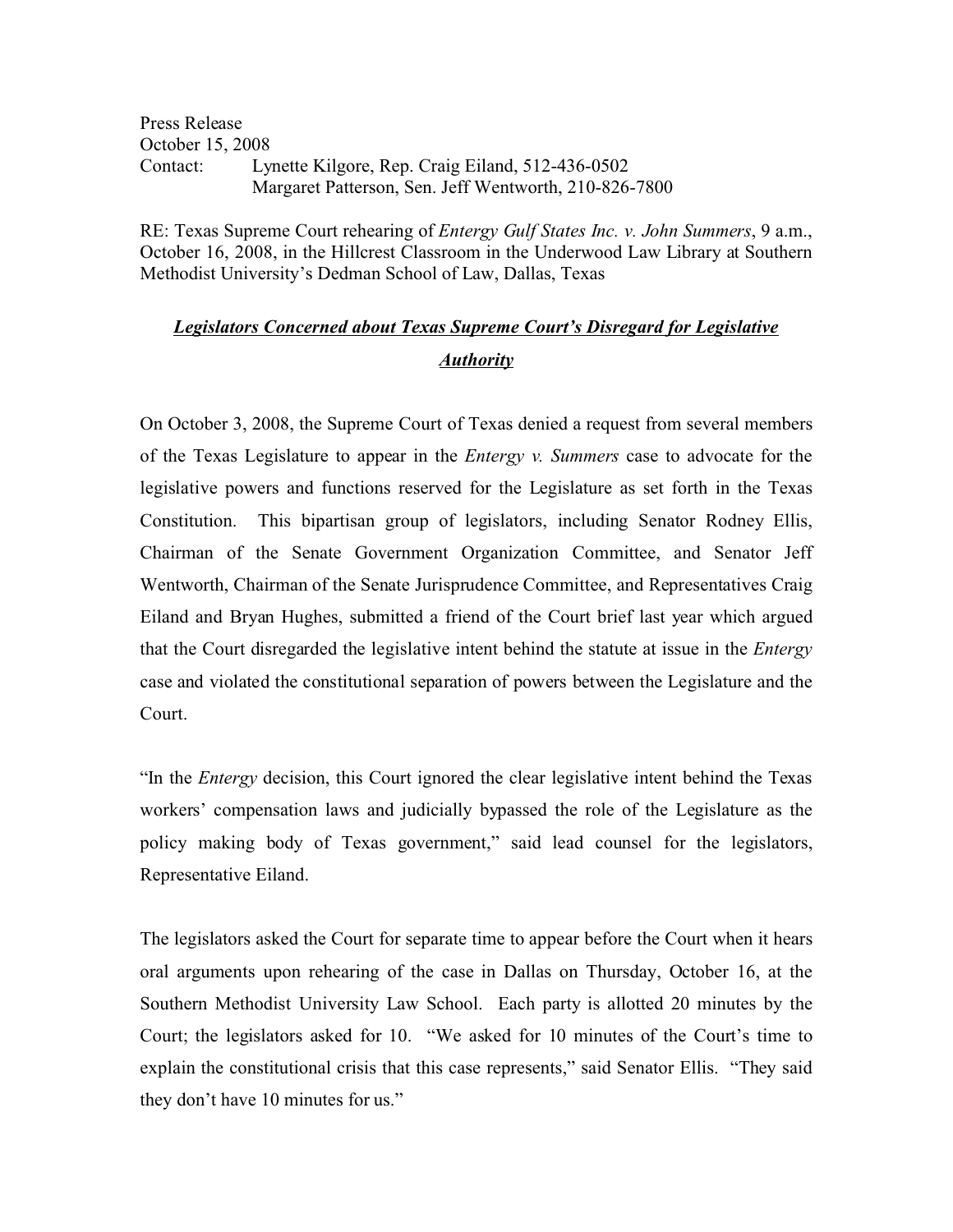"The Court replied that we should ask one of the parties for 10 minutes of their time," Senator Wentworth added. "The Court's reply emphasizes its fundamental misunderstanding of why we're involved in the case. Our interest lies solely with the issue of separation of powers. We are not advocating for one party. We were compelled to step forward when the Court ignored legislative authority," Senator Wentworth said.

The lawmakers note that the Legislature has considered the issue of granting premises owners or other parties statutory immunity from liability under the workers' compensation laws for over 25 years and never elected to grant it. "We rejected the idea in 1989 when we rewrote the workers' compensation laws, and we rejected it for six consecutive sessions beginning in 1995," said Representative Eiland. (A list of the rejected bills is attached.)

"We seek only to preserve the integrity of the judicial review of legislative enactments and to ensure that this Court does not usurp Legislative powers," said Representative Eiland. "We had hoped that goal was shared by all the officers of this State, whether legislative, executive, or judicial. The Court's denial of our request further demonstrates its disregard for legislative authority."

----30----